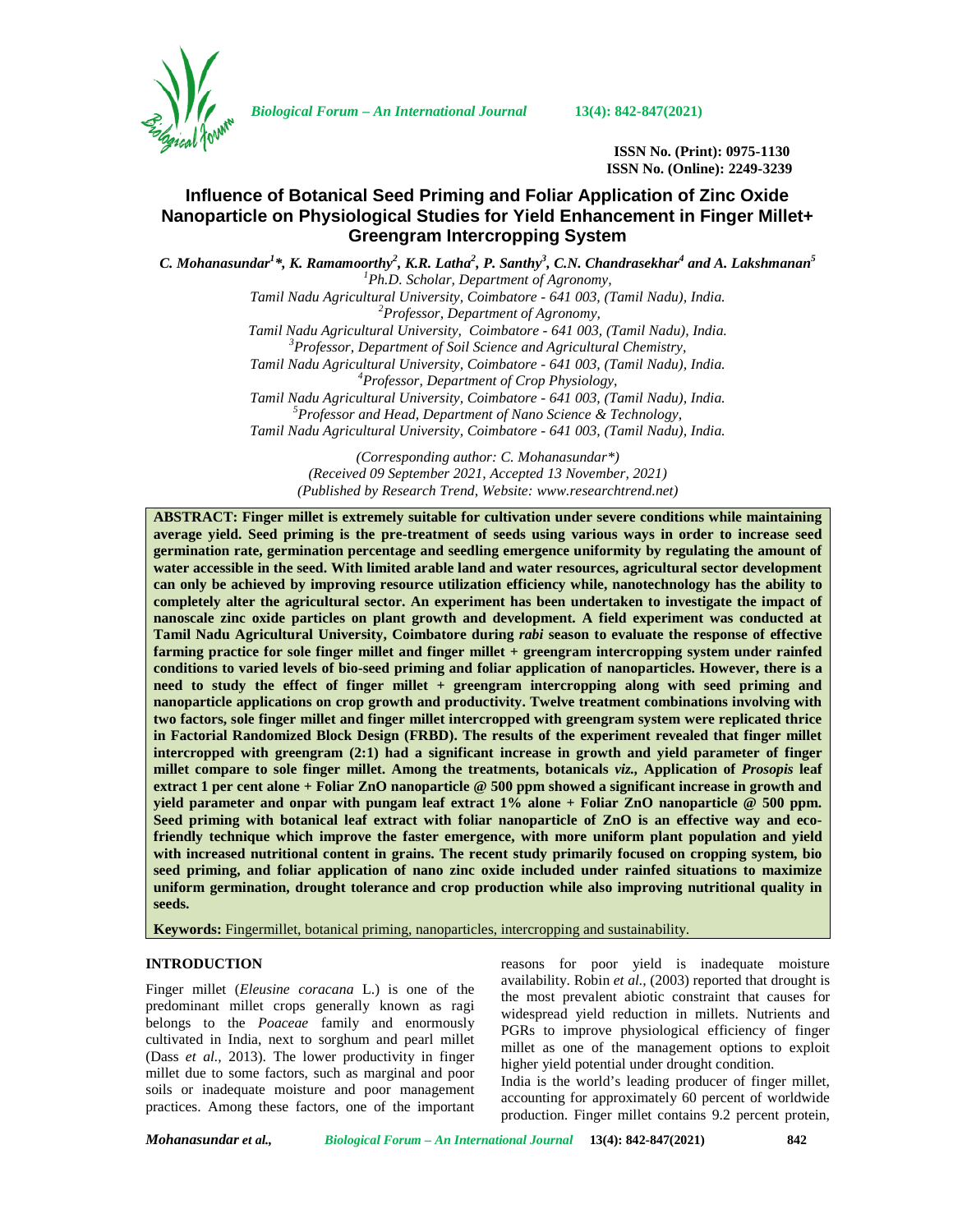76.3 percent carbohydrate, 2.2 percent minerals, 1.3 percent fat and 3.9 percent ash as well vitamin A and B. The grains are rich in phosphorus, potassium and amino acid and has the richest source of energy calcium (410 mg/100g grain), which is especially important supplements for growing children and aged people (Tomar *et al.,* 2011). Intercropping is a highly useful system that has a significant yield advantage over sole cropping and reduction in risk (Singh & Singh, 1996).

Additionally, an intercropping system can utilize the environment and physical resources more efficiently, resulting in a more productive and economically viable system with less exploitation of land resources or even improving intercropping can optimize production and productivity by making better use of existing land resources, reducing risk and bringing stability under rainfed situations.

Seed priming is a technique of controlled hydration (soaking in water) and drying that result in more rapid germination when the seeds are reimbibed (Balaji & Narayana, 2019; Callan *et al.,* 1997).

There are different methods of priming like hydropriming, halopriming, thermopriming, bio priming, etc. Bio-priming is a process of biological seed treatment that refers to a combination of seed hydration and inoculation of the seeds with beneficial microorganisms. It improves seed viability, germination, vigour indices, plant growth and subsequent protection against diseases and finally enhances crop yield (Chauhan & Patel, 2017).

Bio-priming on biocontrol features, such as the administration of beneficial bacterial inoculum to seeds and their hydration, protects seeds from seed-borne infections. Seed biopriming is being emphasised because it ensures the entry of endophytic bacteria into the sidewalls while also avoiding the influence of high temperature (Reddy, 2013).

Nutrients have a key function in enhancing pulse seed production (Chandrasekhar & Bangarusamy, 2003). Foliar application is associated with the advantages of rapid and effective nutrient use, reduction of losses due to leaching and fixation and aids in controlling nutrient uptake by plants (Manonmani & Srimathi, 2009). Micronutrient deficiencies in humans and crop plants are hard to detect, therefore the problem is referred to as "hidden hunger" (Stein *et al.,* 2008).

While zinc (Zn) deficiency being the most prevalent nutritional deficiency next after iron and iodine. According to the world health organization, Zn deficiency is the fifth major cause of illness among juveniles and old age peoples in developing countries. Majority of the Indian soils are reported to be Zn deficient, therefore food crops cultivated in those soils contain minimum level of Zn nutrient. Crop species have shown significant genetic variability in sustaining growth and yield in Zn deficient conditions.

Nanotechnology has been regarded as the **"next great frontier of agricultural research"** and it plays an important role in revolutionizing agriculture and food production through effective soil nutrient management. Nanotechnology is a new area in agriculture that has the

potential to change agriculture for long-term food grain production. Due to the fact that nanotechnology has been completely utilized in other areas, its application in agriculture has yet to be achieved. Normally the nanoparticle has a size of  $10^{-9}$  m, nanotechnology is a unique field of research that deals with atom-by-atom manipulation to produce methods and products that have the potential to improve traditional farming into precision agriculture (Subramanian & Tarafdar, 2011).

## **MATERIALS AND METHOD**

The laboratory analysis was conducted at the Agronomy Department, Tamil Nadu Agricultural university, Coimbatore with the foremost aim to prepare botanical leaf extracts for seed priming using *Neem, Prosopis* and *Pungam* leaves and synthesis of zinc oxide nanoparticles for foliar spray using chemical method. Thus, synthesized zinc oxide nanoparticle was characterized by using zeta potential and average size of zinc oxide nanoparticles was tested using Particle Size Analyzer, UV-Visible Spectroscopy, Fourier Transform Infrared Spectroscopy, X-Ray Diffraction, Scanning Electron Microscope and Transmission Electron Microscope and Energy Dispersive X-Ray Spectroscopy available at Department of Nano Science & Technology, Tamil Nadu Agricultural University, Coimbatore.

# **Standardization of soaking duration and concentration of botanical leaf extracts as priming agent for seed priming**

Fresh leaves of Neem (*Azadirachta indica*), Prosopis (*Prosopis juliflora*), and Pungam (*Pongamia pinnata*) were picked individually. Then, using a weighing scale, precisely weigh one gram of leaves weighed and crushed using mortar and pestle and dissolve it in 100 ml of distilled water that has originally been measured in the beaker to generate a 1 percent extract. Finally, to eliminate undesired material and leaf debris, the leaf extract was filtered through muslin cloth (Sajjan *et al.,* 2017).

The seeds of finger millet and greengram were primed by adopting the following seed to solution ratio and seed soaking duration already standardized as per (CPG, 2012), Department of Agriculture, Government of Tamil Nadu given in the Table 1. The seeds were indeed air dried in the shade to return to their normal moisture content before being tested for seed quality characteristics.

The field experiments were carried out at field number '37 F' of Eastern Block Farm, Central farm unit, Tamil Nadu Agricultural University, Coimbatore during *rabi* seasons of 2020 to study the response of effective farming practice for sole finger millet and with greengram intercropping system under rainfed conditions to varied levels of bio-seed priming and zinc oxide nanoparticles. The farm is geographically situated in the North Western part of Tamil Nadu at 11°N latitude and 77°E longitude with an altitude of 426.72 m above mean sea level (MSL). Coimbatore is located in the Western Argo Climatic Zones of Tamil Nadu.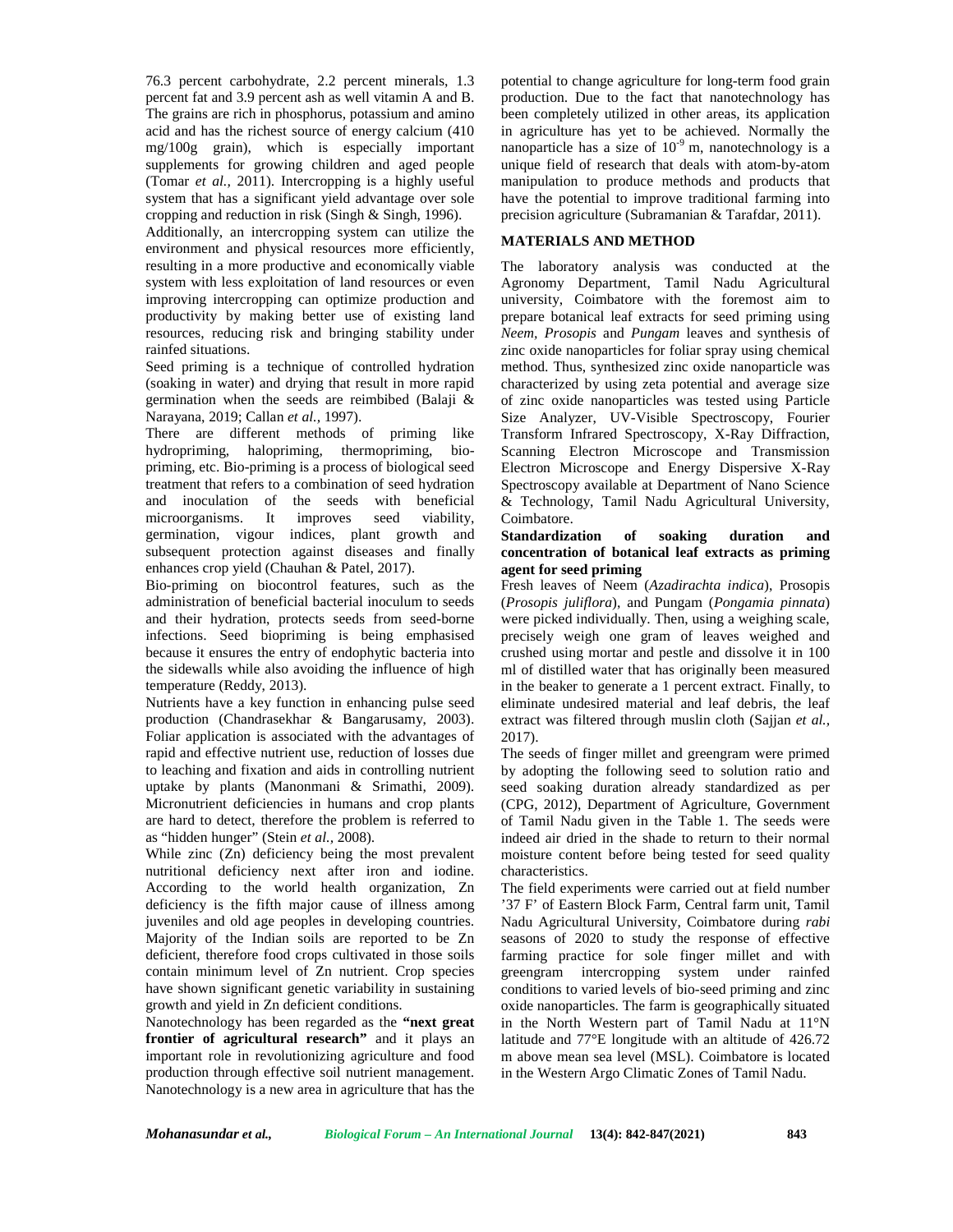| Table 1: Standardized seed to solution ratio and | syst |
|--------------------------------------------------|------|
| seed soaking duration as per Crop Production     | Gre  |
| Guide (2012).                                    | seec |

| Crop             | Seed to solution<br>ratio | Seed soaking<br>duration |  |  |
|------------------|---------------------------|--------------------------|--|--|
| Finger<br>millet | 1:1                       | 6 hours                  |  |  |
| Greengram        | 1:0.3                     | 3 hours                  |  |  |

Finger millet variety CO 15 was taken as the main crop in this study. This variety was released by the Centre of Excellence on Millets, Athiyandal, TNAU during 2013. It is a popular high yielding and long duration variety rich in protein (11.8 percent) and non-lodging strain with a duration of 125 days. Greengram variety CO 8 was taken as the intercrop in this study. This variety was released by the Department of Pulses, TNAU, Coimbatore during 2013.

The following treatments schedules were used for conducting the field trail in *rabi* season of finger millet intercropping system will be test verified to optimizing the suitable treatment combinations of botanical seed priming and zinc oxide nanoparticles application for finger millet intercropping system. The field experiment was laid out in a factorial randomized block design (FRBD) with three replications. All the treatments and replications were randomized to reduce the experimental error. FACTOR – I (cropping

system) $M_1$  – Sole finger millet and  $M_2$  – Finger millet + Greengram  $(2:1)$  in main plot and FACTOR – II (Bio seed priming & Foliar ZnO nanoparticle)  $S_1$  – Neem extract 1% alone,  $S_2$  – Neem extract 1% + Foliar Nano ZnO @ 250 ppm,  $S_3$  – Neem extract 1% + Foliar Nano ZnO @ 500 ppm,  $S_4$  – Neem extract 1% + Foliar Nano ZnO @ 750 ppm,  $S_5$  – Prosopis extract 1% alone,  $S_6$  – Prosopis extract 1% + Foliar Nano ZnO @ 250 ppm,  $S_{7}$ – Prosopis extract 1% + Foliar Nano ZnO @ 500 ppm,  $S_8$ – Prosopis extract 1% + Foliar Nano ZnO @  $750$  ppm, S<sub>9</sub> –Pongamia leaf 1% alone, S<sub>10</sub>–Pongamia leaf extract  $1\%$  + Foliar Nano ZnO @ 250 ppm,  $S_{11}$ -Pongamia leaf extract 1% + Foliar Nano ZnO @ 500 ppm and  $S_{12}$ -Pongamia leaf extract 1% + Foliar Nano ZnO @ 750 ppm. The treatments were randomly allotted to the plots as per the experimental design. \*Foliar spray will be done twice on 30 and 60 DAS.

## **RESULTS AND DISCUSSION**

#### *A. Growth Components*

The experimental treatments were showed significant difference in main as well as sub plot treatments of observations presented in Table 2. All the growth components *viz.,* Plant height at harvest, LAI at harvest and number of tiller  $m<sup>2</sup>$  showed superior performance with finger millet intercropped with greengram as compared to sole crop of finger millet.

**Table 2: Effect of Bio seed priming and Nano Zinc foliar spray on plant height (cm), Leaf area index (LAI) and number of tillers per m-2 of finger millet at harvest.**

|                   | Plant height at harvest |                |        | <b>LAI</b> at harvest |          |      | Number of tillers per m <sup>-2</sup> at harvest |                |        |  |
|-------------------|-------------------------|----------------|--------|-----------------------|----------|------|--------------------------------------------------|----------------|--------|--|
| <b>Treatments</b> | $M_{1}$                 | M <sub>2</sub> | Mean   | $\mathbf{M}_1$        | $M_{2}$  | Mean | $M_1$                                            | M <sub>2</sub> | Mean   |  |
| $S_1$             | 126.05                  | 129.28         | 127.67 | 3.40                  | 3.72     | 3.56 | 114.56                                           | 122.24         | 118.40 |  |
| $S_2$             | 132.36                  | 138.57         | 135.47 | 3.88                  | 3.88     | 3.88 | 130.24                                           | 150.08         | 140.16 |  |
| $S_3$             | 145.84                  | 149.03         | 147.44 | 5.23                  | 5.50     | 5.36 | 199.36                                           | 216.00         | 207.68 |  |
| $S_4$             | 138.74                  | 145.81         | 142.28 | 4.73                  | 4.93     | 4.83 | 157.12                                           | 174.40         | 165.76 |  |
| $S_5$             | 128.87                  | 133.62         | 131.25 | 3.64                  | 3.99     | 3.82 | 126.40                                           | 143.36         | 134.88 |  |
| $S_6$             | 137.79                  | 142.83         | 140.31 | 4.42                  | 4.71     | 4.56 | 152.32                                           | 164.16         | 158.24 |  |
| $S_7$             | 149.33                  | 151.33         | 150.33 | 5.55                  | 5.78     | 5.66 | 219.84                                           | 235.20         | 227.52 |  |
| $S_8$             | 144.25                  | 147.36         | 145.81 | 5.04                  | 5.29     | 5.16 | 188.16                                           | 204.16         | 196.16 |  |
| $S_9$             | 127.23                  | 131.94         | 129.59 | 3.51                  | 3.88     | 3.69 | 119.68                                           | 131.52         | 125.60 |  |
| $S_{10}$          | 134.91                  | 140.31         | 137.61 | 4.02                  | 4.48     | 4.25 | 140.48                                           | 157.44         | 148.96 |  |
| $S_{11}$          | 147.77                  | 150.64         | 149.21 | 5.42                  | 5.62     | 5.52 | 210.56                                           | 219.84         | 215.20 |  |
| $S_{12}$          | 142.12                  | 146.48         | 144.30 | 4.85                  | 5.09     | 4.97 | 167.04                                           | 187.52         | 177.28 |  |
| Mean              | 137.94                  | 142.27         |        | 4.47                  | 4.74     |      | 160.48                                           | 175.49         |        |  |
|                   | <b>SEd</b>              | CD<br>(0.05)   |        | <b>SEd</b>            | CD(0.05) |      | <b>SEd</b>                                       | CD(0.05)       |        |  |
| М                 | 2.111                   | 4.248          |        | 0.079                 | 0.160    |      | 2.591                                            | 5.216          |        |  |
| S.                | 5.170                   | 10.407         |        | 0.195                 | 0.392    |      | 6.347                                            | 12.776         |        |  |
| M X S             | 7.311                   | NS.            |        | 0.275                 | NS.      |      | 8.976                                            | <b>NS</b>      |        |  |

Among the two-cropping system, finger millet  $+$ greengram  $(2:1)$   $(M<sub>2</sub>)$  recorded the highest mean of plant height at harvest (142.27 cm), LAI at harvest (4.74) and number of tiller  $m<sup>2</sup>$  at harvest (175.49) followed by sole finger millet  $(M_1)$  137.94 cm, 4.47 and 160.4 at Plant height at harvest, LAI at harvest, number of tiller per m<sup>-2</sup> at harvest, respectively.

With respect to bio seed priming and foliar zinc oxide nanoparticle spray, priming of Prosopis leaf extract 1 per cent along with 500 ppm of foliar ZnO nanoparticle

 $(S_7)$  recorded higher plant height at harvest of  $(150.33)$ cm), LAI at harvest  $(5.66)$  and number of tillers per m<sup>-2</sup> at harvest (227.52). This was on par with Pungam leaf extract 1 per cent alone + foliar ZnO nanoparticle  $@$ 500 ppm  $(S_{11})$  at all the stages of observation. The least growth components were obtained with Neem leaf extract 1 per cent alone  $(S_1)$ , the plant height at harvest, LAI at harvest, number of tiller  $m<sup>-2</sup>$  at harvest being 127.67 cm, 3.56 and 118.40 respectively. The interaction effect of cropping system and bio seed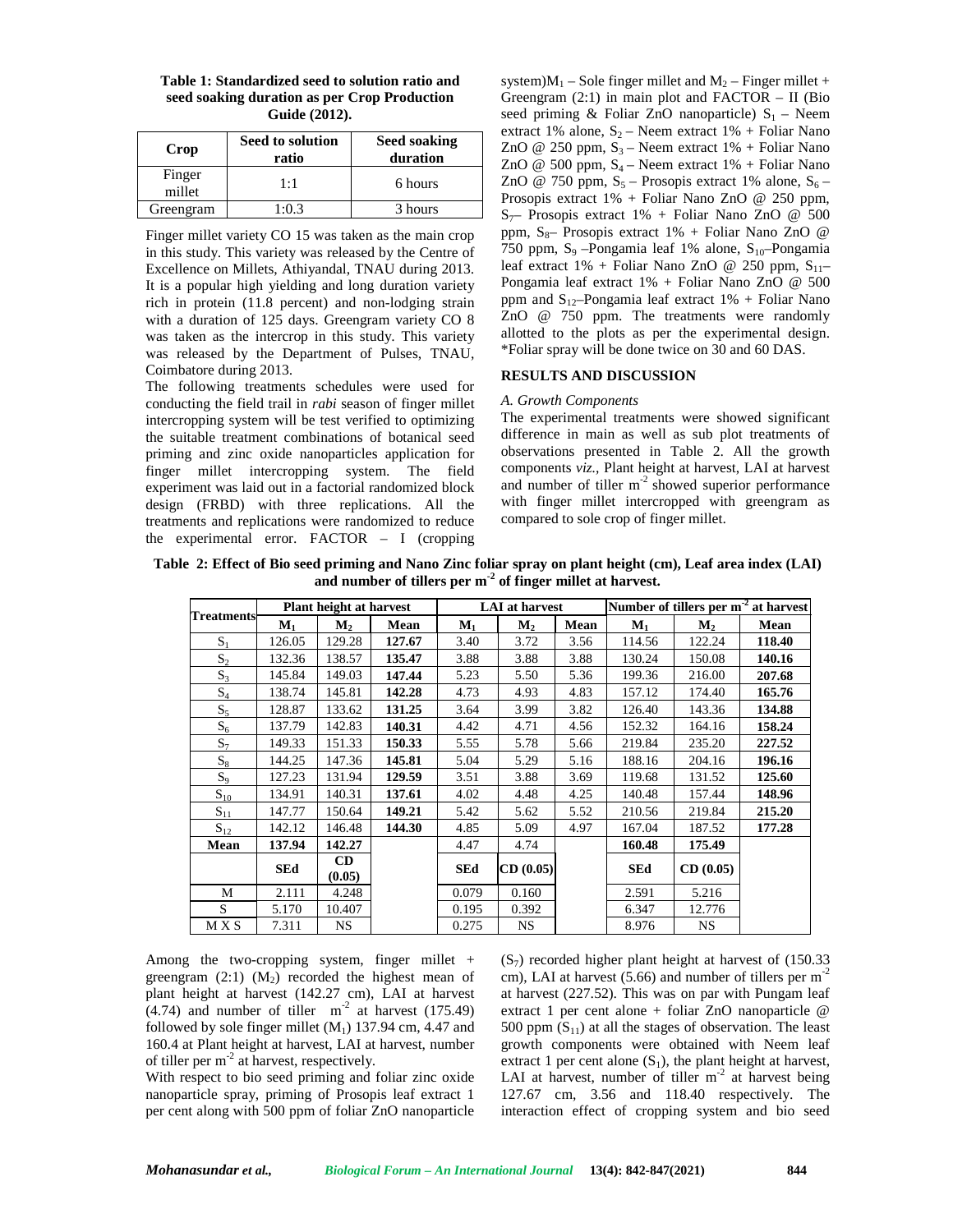priming and foliar zinc nanoparticle spray was non significant irrespective of the growth stages.

The increased growth of finger millet with greengram may be due to the compensating impact of greengram, which provided nitrogen to finger millet, as well as the greater usage of natural resources by the finger millet + greengram intercropping system. Tripathi & Kushwaha, (2013) also reported that plant height and number of leaves per plant of pearl millet under intercropping

system were either higher or statistically similar to sole pearl millet, which could be attributed to effective utilisation of space and light interception, as well as nutrient contribution of leguminous crop to cereal crop. Finger millet intercropped with greengram had a beneficial influence on LAI at all stages of crop growth. This might be due to a larger tiller number, which led in a greater number of leaves, resulting in greater LAI value.

**Table 3: Effect of Bio seed priming and Nano Zinc foliar spray on grain yield, finger millet equivalent yield (FMEY) and straw yield(kg ha-1) of finger millet.**

|                   | Grain yield $(kg ha-1)$ |           |         | Finger millet equivalent vield |           |         | Straw yield $(kg ha-1)$ |           |         |
|-------------------|-------------------------|-----------|---------|--------------------------------|-----------|---------|-------------------------|-----------|---------|
| <b>Treatments</b> | $M_1$                   | $M_{2}$   | Mean    | $M_1$                          | $M_2$     | Mean    | $M_1$                   | $M_{2}$   | Mean    |
| S <sub>1</sub>    | 2663.03                 | 2501.62   | 2582.33 | 2663.03                        | 3003.55   | 2833.29 | 5260.30                 | 4455.25   | 4857.77 |
| $S_2$             | 3106.65                 | 2721.59   | 2914.12 | 3106.65                        | 3261.09   | 3183.87 | 6343.16                 | 4969.67   | 5656.42 |
| $S_3$             | 3475.42                 | 3161.19   | 3318.31 | 3475.42                        | 3740.96   | 3608.19 | 7767.74                 | 6060.42   | 6914.08 |
| $S_4$             | 3274.27                 | 2853.75   | 3064.01 | 3274.27                        | 3416.52   | 3345.39 | 7275.10                 | 5380.19   | 6327.64 |
| $S_5$             | 2828.31                 | 2657.27   | 2742.79 | 2828.31                        | 3183.81   | 3006.06 | 5954.61                 | 4906.47   | 5430.54 |
| $S_6$             | 3215.09                 | 2815.25   | 3015.17 | 3215.09                        | 3367.73   | 3291.41 | 6498.21                 | 5294.78   | 5896.50 |
| $S_7$             | 3593.27                 | 3282.91   | 3438.09 | 3593.27                        | 3884.14   | 3738.71 | 7565.43                 | 6289.03   | 6927.23 |
| $S_8$             | 3450.52                 | 3036.28   | 3243.40 | 3450.52                        | 3612.02   | 3531.27 | 7891.62                 | 5798.45   | 6845.04 |
| $S_9$             | 2716.10                 | 2595.51   | 2655.80 | 2716.10                        | 3118.02   | 2917.06 | 5906.95                 | 4876.52   | 5391.74 |
| $S_{10}$          | 3160.33                 | 2769.21   | 2964.77 | 3160.33                        | 3314.98   | 3237.65 | 6788.04                 | 5035.74   | 5911.89 |
| $S_{11}$          | 3510.82                 | 3213.53   | 3362.18 | 3510.82                        | 3803.58   | 3657.20 | 7115.95                 | 6129.50   | 6622.73 |
| $S_{12}$          | 3389.54                 | 2998.92   | 3194.23 | 3389.54                        | 3563.92   | 3476.73 | 6997.40                 | 5415.51   | 6206.46 |
| Mean              | 3198.61                 | 2883.92   |         | 3198.61                        | 3439.19   |         | 6780.38                 | 5384.29   |         |
|                   | SEd                     | CD(0.05)  |         | <b>SEd</b>                     | CD(0.05)  |         | <b>SEd</b>              | CD(0.05)  |         |
| M                 | 42.630                  | 85.809    |         | 51.934                         | 104.538   |         | 101.357                 | 204.021   |         |
| S                 | 104.421                 | 210.189   |         | 127.213                        | 256.066   |         | 248.273                 | 499.747   |         |
| <b>MXS</b>        | 147.674                 | <b>NS</b> |         | 179.906                        | <b>NS</b> |         | 351.110                 | <b>NS</b> |         |

Fawusi *et al.,* (1982) indicate that maize-based intercropping systems have a greater leaf area index than solo crops.

Kumar *et al.,* (2008) observed that both little millet and pigeonpea sole crops produced greater total dry matter. They also found that a 6:2 row ratio led to an increased total dry matter production of little millet and pigeonpea. This might be attributed to the increased dry matter accumulation in the leaf, stem, and reproductive sections. Kaushik & Sharma, (2017) reported similar findings in a wheat-based intercropping system.

Prosopis leaf extract 1 percent alone with 500 ppm of foliar ZnO nanoparticle (S8) recorded higher growth parameters compared to higher concentration (1000 ppm) due to enhance in plant height and photosynthetically active leaf area due to nano ZnO might have been the reason for increased dry matter accumulation and could be due to the complementary effect of other innate nutrients like magnesium, iron, and sulphur with zinc (Koti *et al.,* 2009; Poornima & Koti, 2019).

Zinc acts as an enzyme activator in plants and is directly involved in the biosynthesis of auxin, which generates more cells and dry matter that could then be stored in seeds as Rehman *et al.,* (2002) Slaton *et al.,* (2001) in rice, (Genc *et al.,* 2006; Ozkutlu *et al.,* 2006) in bread wheat, and Anand *et al.,* (2008) in rabi

sorghum found similar increase in total Higher concentrations of 1000 ppm, on the other hand, had a negative impact on the growth of finger millet.

Prasad *et al.,* (2012) demonstrated that nano ZnO increased seed germination, seedling vigour, early flowering, and leaf chlorophyll content. They also found beneficial effects of NPs in enhancing plant growth, development, and yield in peanut at low concentrations, but at larger concentrations, ZnO NPs were negative, exactly like the bulk nutrients.

# *Yield*

## **Grain yield, finger millet equivalent yield and straw yield**

The present investigation showed significant difference in main as well as sub treatments of observations given in Table 3. The grain yield, finger millet equivalent yield and straw yield showed superior performance with finger millet intercropped with greengram as compared to sole crop of finger millet  $(M_1)$  alone.

Among the two-cropping system, sole finger millet  $(M<sub>1</sub>)$  gave the highest mean grain and straw yield of 3198.61 kg ha<sup>-1</sup> and 6780.38 kg ha<sup>-1</sup> as compared to finger millet intercropping with greengram. Finger millet intercropping yield  $(M_2)$  is converted into finger millet equivalent yield  $(3439.19 \text{ kg ha}^{-1})$  obtain highest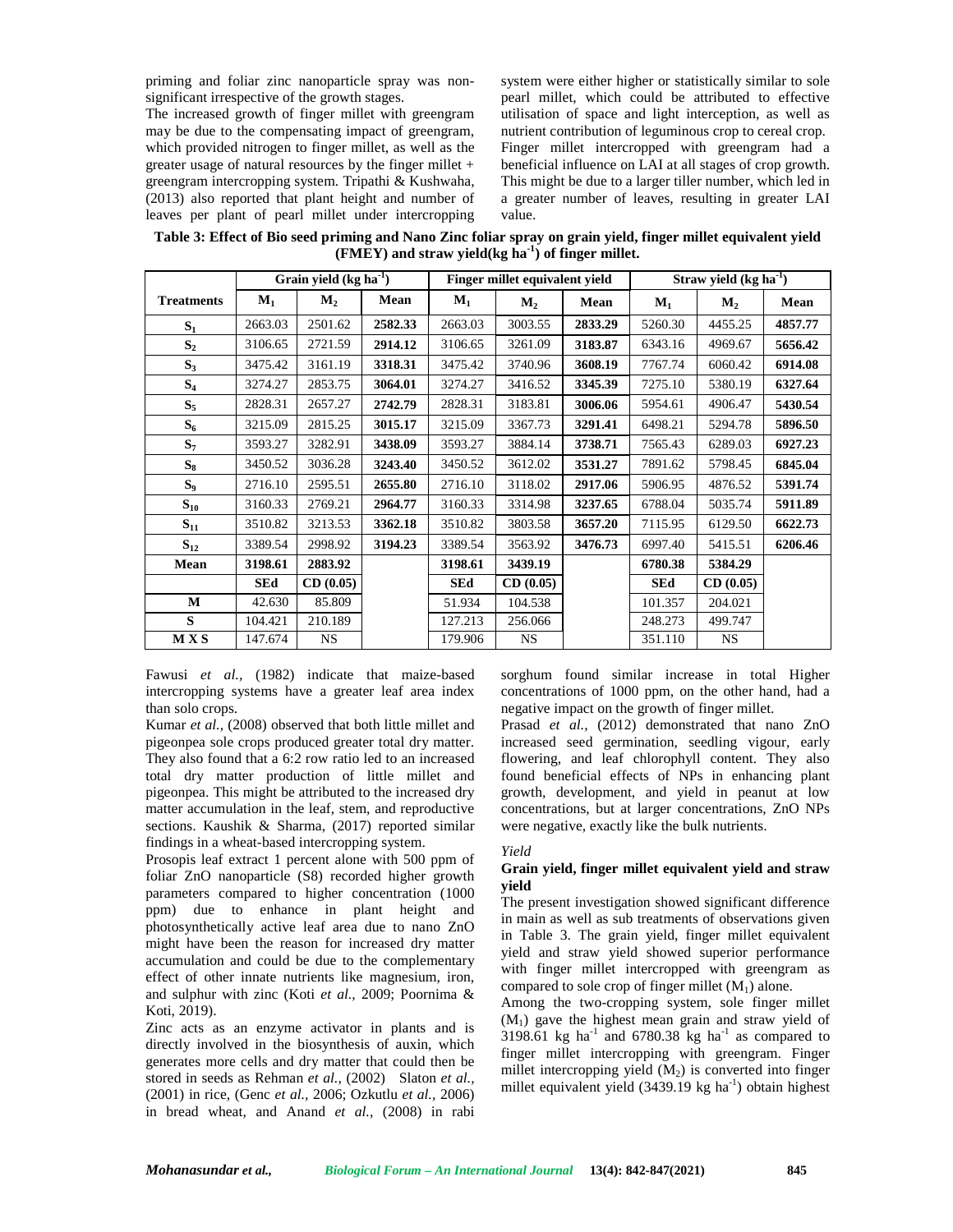grain yield compare to sole finger millet (3198.61 kg  $ha^{-1}$ ) respectively.

With respect to bio seed priming and foliar zinc oxide nanoparticle spray, Prosopis leaf extract 1 per cent alone + Foliar ZnO nanoparticle @ 500 ppm  $(S_7)$ recorded higher grain yield (3438.09 kg ha<sup>-1</sup>), finger millet equivalent yield (3738.71 kg ha<sup>-1</sup>), straw yield(6927.23 kg ha<sup>-1</sup>). This was on par with Pungam leaf extract 1% alone + foliar ZnO nanoparticle @ 500 ppm  $(S_{11})$ . The least yield components were obtained with Neem leaf extract 1% alone  $(S_1)$ . The interaction effect of cropping system and bio seed priming and foliar zinc nanoparticle spray was non-significant in irrespective of all the stages.

Finger millet intercropped with greengram yield is comparable to yield of finger millet grown as a sole crop. Tripathi & Kushwaha (2013) reported that yield attributes of pearl millet with intercrop *viz.,* seed per panicle and 100 seed weight were significantly higher than that of sole pearl.

Dass & Sudhishri, (2010) recorded higher system yield of finger millet in intercropped stand with pulses due to efficient use of nutrients, moisture, light and space in intercropped situation.

An experimental study suggests that use of nano zinc oxide in a foliar spray can result in higher grain yields than without the use of nanoparticles. Nanoparticles with a large surface area and small size Mazaherinia *et al.,* (2010) are expected to be the best material for use as zinc fertilizer in plants. As a result, when materials are transformed to a nanoscale, they change their physical, chemical, and biological properties, as well as catalytic properties and even become more active chemically and biologically. Prasad *et al.,* (2012) investigated the impacts of nanoscale zinc oxide on peanut germination, growth, and yield and found dramatically increased growth and yield. Reynolds, (2002) proved that micronutrients in the form of nanoparticles may be utilized to boost output in agricultural production.

Because of its nano size, high surface-to-volume ratio, and high reactivity, ZnO is rapidly absorbed by the leaf surface and metabolised faster than bulk form. Similar to our findings, nano ZnO showed significantly higher crop improvement by improving initial crop establishment, chlorophyll content, and ultimately crop growth and yield in the studies of Pandey *et al.,* (2010) in *Cicer arietinum*, Poornima & Koti (2019) in sorghum, Boonyanitipong *et al.,* (2011) in rice, (Prasad *et al.*, 2012) in peanuts, Sedghi *et al.,* (2013) in soybean, Jayarambabu *et al.,* (2014) in mungbean and Yang *et al.*, (2015) in maize and rice.

Prasad *et al.*, (2012) stated that foliar application of zinc oxide nano particle is more effective than soil application, and that zinc oxide foliar treatment improved pod yield and zinc content in peanut.

# **CONCLUSION**

The study found that finger millet intercropped with greengram (2:1) performs better when combined with priming of Prosopis leaf extract 1% alone together along with 500 ppm of foliar ZnO nanoparticle

recorded greater growth parameters, resulting in an increase in finger millet crop yield. As a result, utilizing a small amount of foliar application fertiliser may minimise fertiliser application dosages, fertiliser waste, environmental dangers, and boost nutrient usage efficiency. There is a need to explore the standardizing of nano fertiliser dosages for different crops and the ideal stage of crop development in order to produce improved crop output. There is also a need to understand the cellular mechanisms involved in nano particle absorption and translocation. Finally, these results confirmed their conclusion that foliar application of ZnO NP-based fertilisers increases crop product quality and that this is the most efficient technique for future agricultural sector management in arid areas where this crop grows. As a result, the above treatment might be advised to rainfed millets farmers in order to boost productivity and obtain significant economic benefits from enhanced soil fertility. The outcome of this research would be beneficial for other studies involving the application of nanotechnology in the field of agriculture.

#### **REFERENCES**

- Anand, R., K. R., Kamatar M. Y., Mummigatti U. V., Basavaraj B. (2008). Evaluation of rabi sorghum genotypes for seed zinc content and yield in high regimes. *Karnataka Journal of Agricultural Sciences, 21*(04), 568-569.
- Balaji, D., & Narayana, G. S. (2019). Effect of Various Bio Priming Seed Enhancement Treatment on Seed Quality in Certain Minor Millets. *Plant Archives, 19*(1), 1727-1732.
- Boonyanitipong, P., Kumar, P., Kositsup, B., Baruah, S., & Dutta, J. (2011). Effects of zinc oxide nanoparticles on roots of rice *Oryza sativa* L. In *Int Conf Environ BioSci*., *21*, pp. (172-6).
- Callan, N. W., Mathre, D. E., Miller, J. B., & Vavrina, C. S. (1997). Biological seed treatments: factors involved in efficacy. *HortScience, 32*(2), 179-183.
- Chandrasekhar, C., & Bangarusamy, U. (2003). Maximizing the yield of mung bean by foliar application of growth regulating chemicals and nutrients. *Madras Agricultural Journal, 90*(1/3), 142-145.
- Chauhan, R., & Patel, P. (2017). Evaluation of Seed Bio priming against Chilli (*Capsicum frutescence* L.) cv. GVC 111 in vitro. *Journal of Pharmacognosy and Phytochemistry, 6*(6), 17-19.
- CPG, T. (2012). Crop Production Guide. Tamil Nadu Agricultural University, Coimbatore, Tamil Nadu.
- Dass, A., & Sudhishri, S. (2010). Intercropping in finger millet (*Eleusine coracana*) with pulses for enhanced productivity, resource conservation and soil fertility in uplands of Southern Orissa. *Indian Journal of Agronomy, 55*(2), 89-94.
- Dass, A., Sudhishri, S., & Lenka, N. (2013). Integrated nutrient management to improve finger millet productivity and soil conditions in hilly region of Eastern India. *Journal of crop improvement, 27*(5), 528-546.
- Fawusi, M., Wanki, S., & Nangju, D. (1982). Plant density effects on growth, yield, leaf area index and light transmission on intercropped maize and *Vigna unguiculata* (L.) Walp. in Nigeria. *The Journal of Agricultural Science, 99*(1), 19-23.